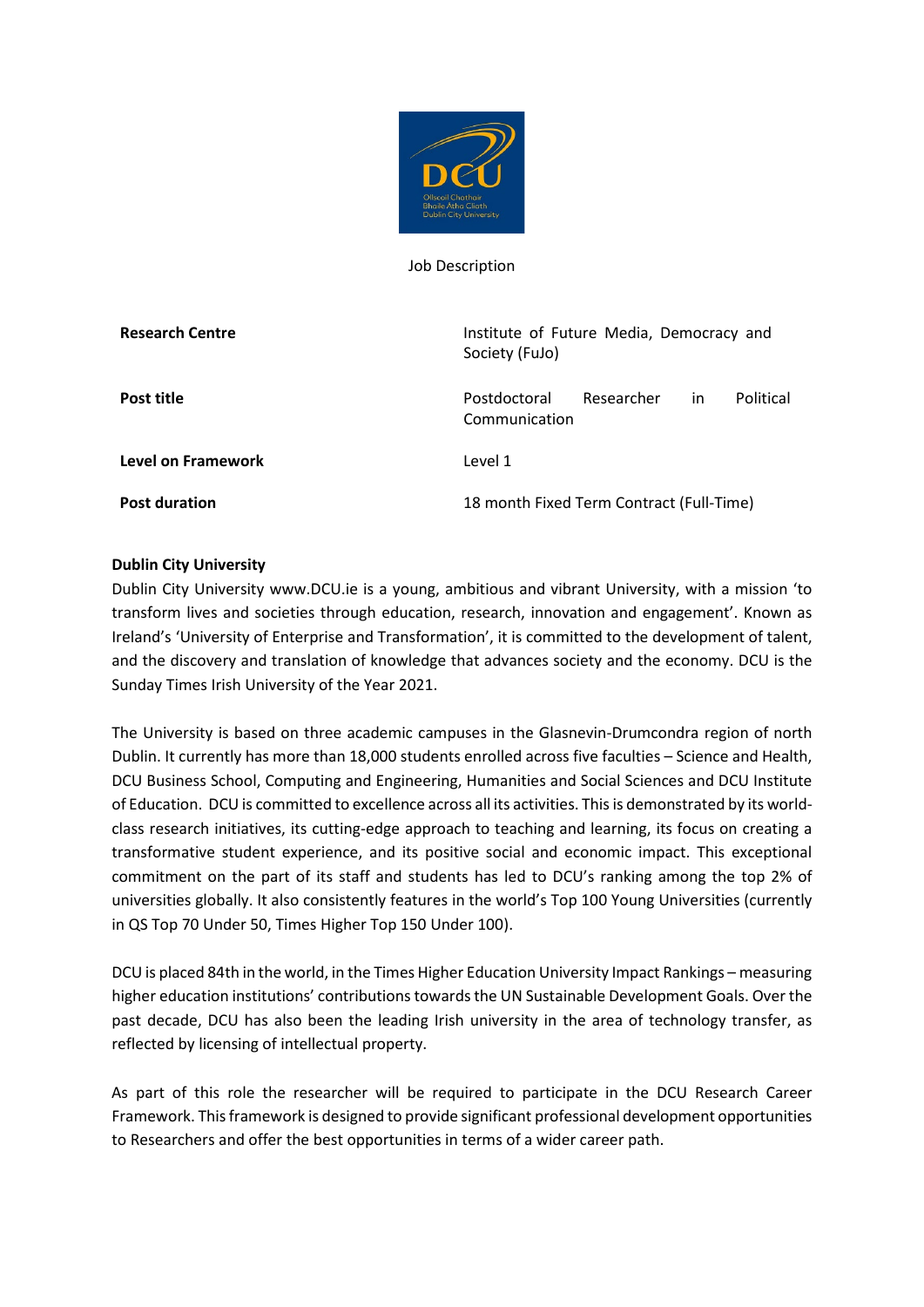#### **Background & Role**

The DCU Institute of Future Media, Democracy and Society (FuJo) is a multidisciplinary research centre focused on the digital transformation of media, democracy, and society. FuJo investigates how to counter digital threats; enhance public participation through democratic innovations; and secure the sustainability of high-quality journalism and media.

FuJo is seeking a postdoctoral researcher to work on an EU-funded project called [EUComMeet](https://www.eucommeet.eu/) with a large team from across the EU. The researcher will work on the work package on reflexivity in deliberation and countering misperceptions. Experimental survey and statistical skills are core requirements for this role.

## **The Institute for Future Media and Democracy and Society**

FuJo is an innovative and experimental space for journalism and media research. It provides a platform where journalists, communication scholars, social and data scientists, software engineers and philosophers can come together. We will test thinking, create new formats, bounce new ideas and technologies and research best practice.

The Institute brings the experience and reach of DCU's top rated School of Communications and Faculty of Humanities and Social Sciences together with researchers from the DCU arms of the SFI research centres, the Insight Centre for Data Analytics and the ADAPT Centre for Content Creation, along with the Institute of Ethics and the Centre for Cloud Computing.

# **EUComMeet - Developing Participatory Spaces using a Multi-stage, Multi-level, Multi- mode, Multilingual, Dynamic Deliberative approach (M4D2)**

EUComMeet is funded under H2020: Governance: RIA. It brings together a consortium of 9 partners including: Università degli Studi di Siena (UNISI); Agencia Estatal Consejo Superior de Investigaciones Cientificas (CSIC); Åbo Akademi University (ÅAU); University of Warsaw (UW); Dublin City University (DCU); Tour4EU; University of Stuttgart (USTUTT); Missions Publiques (MP) and Université Paris 8 Vincennes Saint-Denis (UP8). It is led by Università degli Studi di Siena.

### **Role Profile**

Dublin City University is seeking applications for a post-doctoral researcher to work on the EUComMeet project which aims at exploring under which conditions deliberation and representation can be an effective "response to the challenges besetting liberal representative democracies." In order to do so, EUComMeet intends:

- 1. To experiment with ways of systematically embedding deliberative practices and institutions in the multilevel system of governance and representation of the European Union;
- 2. To explore under which conditions deliberation and participation can help, reduce polarisation, strengthen European identity, encourage inclusiveness and citizens' reflectivity, and narrow the representative gap between policymakers and citizens.

### **Principal Duties and Responsibilities**

The successful candidate will report to the Principal Investigator and the duties and responsibilities of the post include, but are not limited to the following: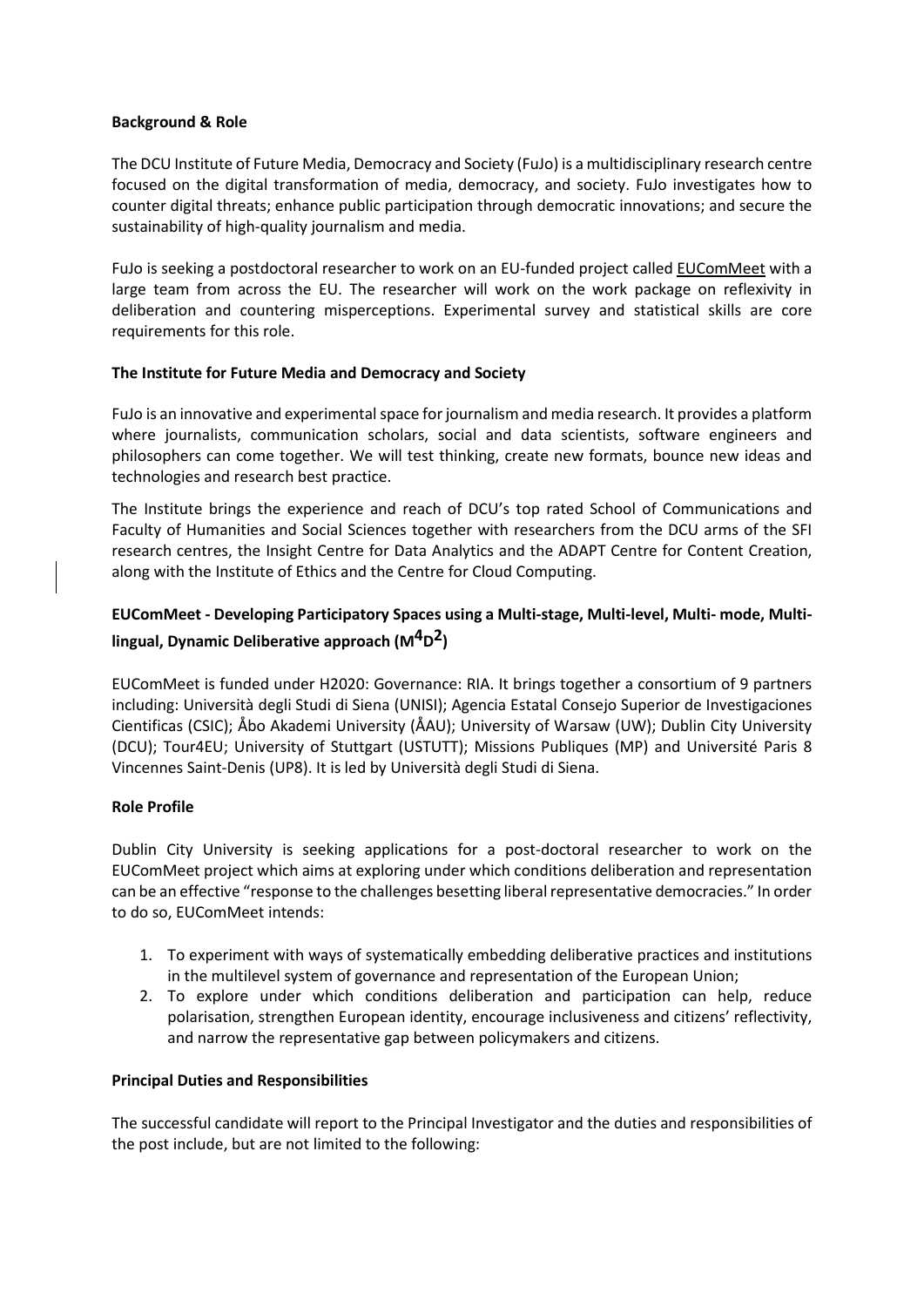- Conduct a specified programme of research under the direction of the Principal Investigator (PI).
- Assist the PI in the management and coordination of key aspects of the research programme (e.g. reporting, partner meetings, administrative work).
- Design and analyse experimental survey experiments.
- Mentor, guide, assist, and supervise postgraduate research students and junior research staff as required.
- Engage with internal and external stakeholders including academic and industry partners/collaborators as appropriate.
- Disseminate the outcomes of the research including publishing in high-quality peer reviewed journal articles, conference papers, reports and accessible online resources.
- Assist, as required, with the development of proposals for research funding.
- Engage in appropriate training and development opportunities as required.
- Contribute to reporting and other administrative work associated with the project.
- Other general duties in relation to the running of FuJo grant applications and management.

### **Qualifications and experience**

Applicants must have a PhD in political science, communications, psychology or related discipline and a minimum of 1 year's relevant postdoctoral research experience or equivalent. This post will specifically focus on the work package on citizens' reflectivity and knowledge and experience of experimental methods is essential.

In addition, it is desirable that the candidate has:

- Strong administration skills
- Excellent communication and organisational skills
- Candidates should also be able to work collaboratively in a team environment.
- Experience of teaching and administration in higher education
- Ability to work in Microsoft Office, including Word, Excel, PowerPoint
- Ability to work in Stata/ R for data analysis
- Relevant peer-reviewed publications in international journals

### **Candidates will be assessed on the following competencies:**

**Discipline knowledge and Research skills** – Demonstrates knowledge of a research discipline and the ability to conduct a specific programme of research within that discipline

**Understanding the Research Environment** – Demonstrates an awareness of the research environment (for example funding bodies) and the ability to contribute to grant applications

**Communicating Research** – Demonstrates the ability to communicate their research with their peers and the wider research community (for example presenting at conferences and publishing research in relevant journals) and the potential to teach and tutor students

**Managing & Leadership skills** - Demonstrates the potential to manage a research project including the supervision of undergraduate students